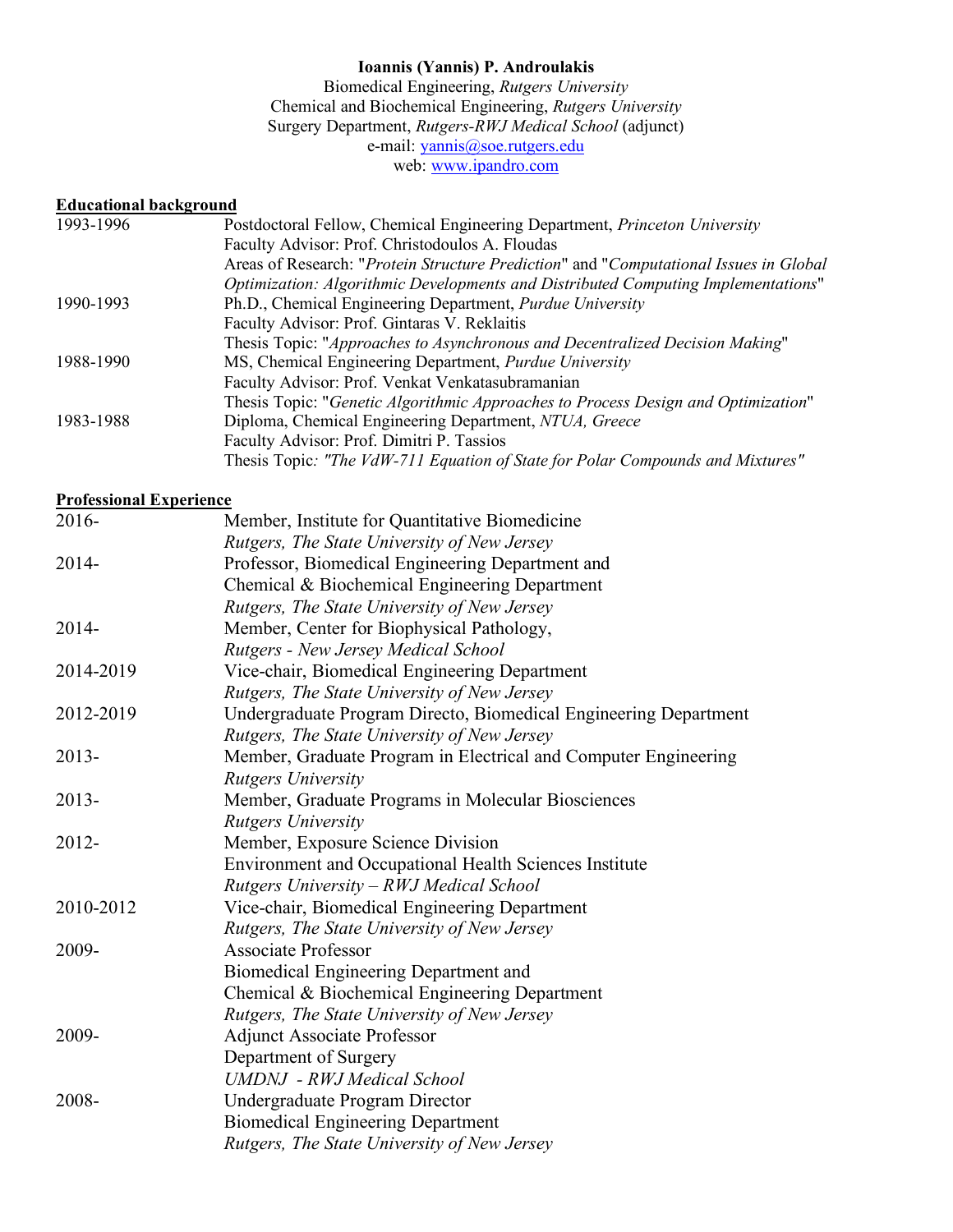| 2008-     | Member of the Graduate Faculty, Graduate Program in Computational Biology $\&$ |
|-----------|--------------------------------------------------------------------------------|
|           | Molecular Biophysics (BioMaPS)<br>Rutgers, The State University of New Jersey  |
| 2008-     | <b>Affiliated Faculty</b>                                                      |
|           | Center for Engineering in Medicine, Boston, MA                                 |
| 2004-2009 | <b>Assistant Professor</b>                                                     |
|           | Biomedical Engineering Department and                                          |
|           | Chemical & Biochemical Engineering Department                                  |
|           | Rutgers, The State University of New Jersey                                    |
| 2002-2004 | Knowledge Capitalization Technical Program Leader                              |
|           | Corporate Strategic Research Laboratories                                      |
|           | ExxonMobil Research and Engineering Company                                    |
| 2001-2004 | <b>Engineering Associate</b>                                                   |
|           | Corporate Strategic Research Laboratories                                      |
|           | ExxonMobil Research and Engineering Company                                    |
| 1998-2001 | Senior Engineer                                                                |
|           | Corporate Strategic Research Laboratories                                      |
|           | ExxonMobil Research and Engineering Company                                    |
| 1996-1998 | <b>Research Associate</b>                                                      |
|           | Corporate Research Science Laboratories                                        |
|           | <b>Exxon Research and Engineering Company</b>                                  |
|           |                                                                                |

**Other Academic Appointments**: (Rutgers University) Institute for Quantitative Biomedicine; Graduate Program in Pharmaceutical Sciences, Ernest Marion School of Pharmacy; Center for Biophysical Pathology; Graduate Program in Electrical and Computer Engineering; Graduate Programs in Molecular Biosciences; Exposure Science Division, Environment and Occupational Health Sciences Institute; and Center for Engineering in Medicine, Boston, MA

#### **Professional Accomplishments**

#### **Honours**

*Full Member, Sigma Xi Scientific Honor Society, 2021 Fellow, American Institute of Chemical Engineers, 2019 Fellow, American Institute of Medical and Biological Engineering, 2015*

#### **Awards**

Board of Trustees Award for Excellence in Research, Rutgers University, 2018

Member (ad hoc), EPA Scientific Advisory Board, Federal Insecticide, Fungicide and Rodenticide Act (FIFRA), 2017 Environmental Protection Agency Scientific and Technological Achievement Award, 2015

Outstanding Engineering Faculty Award, School of Engineering, Rutgers the State University of New Jersey (2013) Excellence in Teaching Award, Engineering Governing Council, School of Engineering, Rutgers University (2006) **Leadership positions**

Vice-chair (2021), Chair-elect (2022), Chair (2023) *Quantitative systems Pharmacology Special Interest Group, International Society of Pharmacometrics*

#### **Service to profession**

**Membership in Professional Societies:** American Institute of Chemical Engineering; American Institute of Medical and Biological Engineering; Biomedical Engineering Society; Society of Endocrinology; American Physiological Society Computing and Systems Technology Division (AIChE) Area 10C Chair (2012-2013)

#### **Editorial Board Membership:**

Field Chief Editor: Frontiers in Systems Biology

Academic Editor: PLoS ONE

Editor-in-chief: Open Access Bioinformatics (2007-2014)

Editorial Board Member: International Journal of Burns and Trauma, Critical Reviews in Biomedical Engineering, The Open Bioinformatics Journal, American Journal of Translational Research, Open Systems Biology Journal, Saturday Review-Drug Trials, American Journal of Translational Research, CPT: Pharmacometrics & Systems Pharmacology, ISRN Bionformatics, Communications in Mathematical Biology and Neuroscience, AIMS Bioengineering, J. Pharmacokinetics Pharmacodynamics.